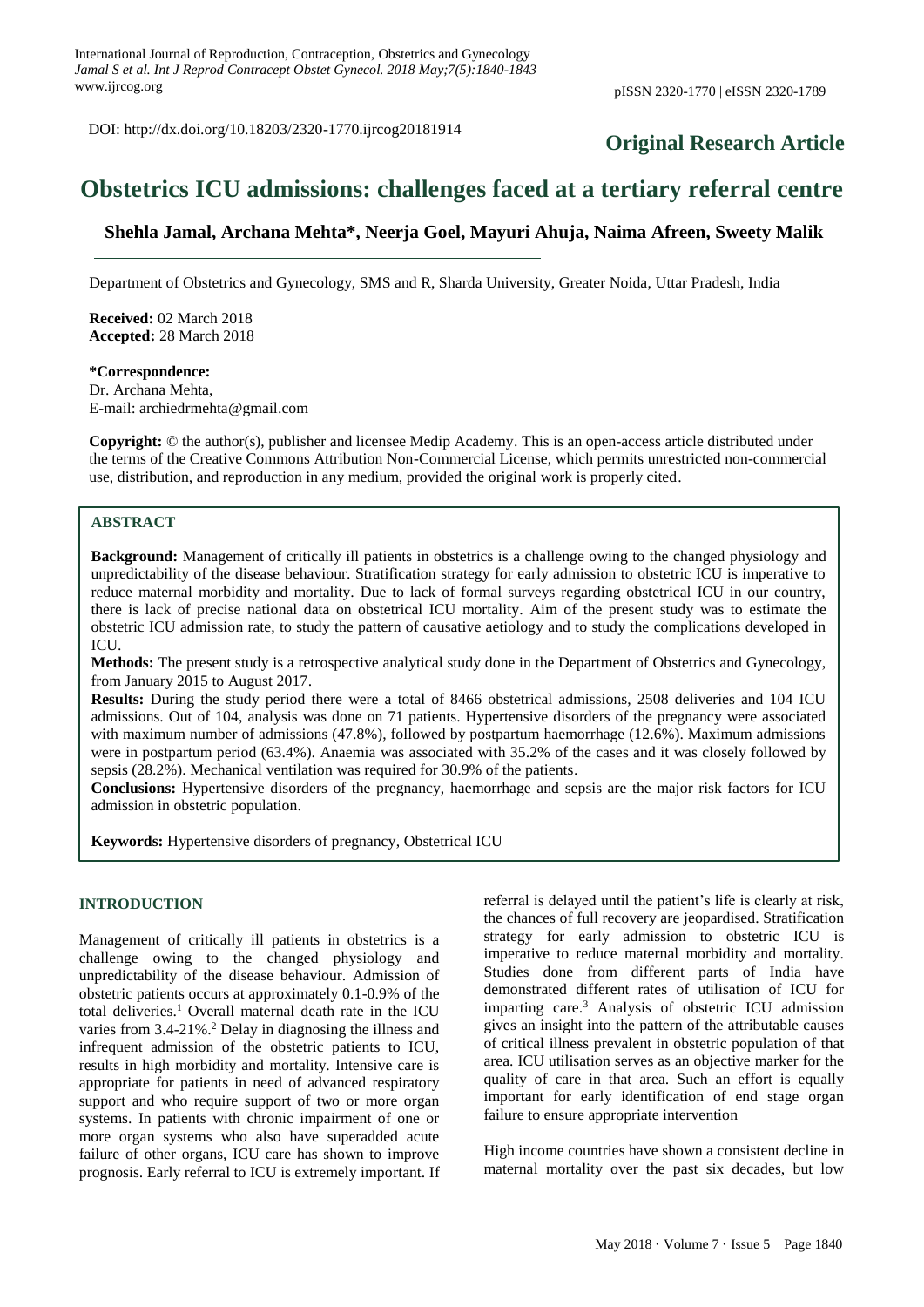income countries have failed to demonstrate similar trends. According to a large systematic review, ICU maternal mortality is 8-40% in low income countries as compared to 1-3.4% in high income countries. 2

Due to lack of formal surveys regarding obstetrical ICU in our country, there is lack of precise national data on obstetrical ICU mortality. Small sample studies from various public health hospitals have revealed that 0.4-4% of obstetric admissions are in ICU. The rate of admission to ICU is an important predictor of maternal mortality and has been an important criterion for evaluation of subacute maternal morbidity evaluation. Hence, the present survey was undertaken to evaluate the causes, outcomes and course of events of obstetrical patients in ICU at our centre.

Objectives of present study were to estimate the obstetric ICU admission rate, to study the pattern of causative aetiology and to study the complications developed in ICU.

## **METHODS**

The present study is a retrospective analytical study done in the department of obstetrics and gynaecology, from January 2015 to August 2017. All the obstetric cases and upto six weeks postpartum, admitted to ICU (directly/transferred), were included in the study. Patient case sheets having incomplete information, and the patients leaving hospital against medical advice were excluded out from the analysis. The records were procured from the medical records department of the hospital.

Hypertensive disorders of pregnancy included severe preeclampsia and eclampsia. Severe anaemia in pregnancy or postpartum was defined as haemoglobin <7gm%. Post-partum haemorrhage was defined as acute blood loss causing haemodynamic instability or need of blood transfusion. Ante partum haemorrhage was defined as bleeding from the genital tract after 28 weeks till before labor.

Acute respiratory distress was defined as tachypnoea with respiratory rate >30 per minute, or bradypnoea with respiratory rate < 6 per minute, cyanosis, oxygen saturation <90% for more than 10 minutes. Sepsis was defined as TLC  $>12,000/\text{mm}$ 3, or less than 4,000/mm3. Hepatic dysfunction was defined as serum bilirubin >6 mg/dl. Cardiovascular dysfunction was termed when patient had shock, required cardiopulmonary resuscitation, required ionotropes for maintenance of vital organ perfusion and pH <7.1 on ABG analysis. Coagulation failure was defined when there was failure of stable clot formation on bed side test, deranged PT/INR according to the reference laboratory parameters, thrombocytopenia  $\langle 50,000/$  mm<sup>3</sup>, need of transfusing  $>4$ units of blood products. Renal dysfunction was described as creatinine levels >1.2 and oliguria not responding to fluid challenge and diuretics. Prolonged stay in ICU was stay in ICU for more than 72 hours. Events in ICU were classified as development of shock, CPR, tracheostomy and death. Prolonged NICU admission was defined as stay in NICU for >24 hours. Collected data was analysed for demographic profile, reason for ICU admission, stay in ICU, interventions done, mortality, blood and its products transfused and neonatal outcome. The result was analysed using percentage method.

### **RESULTS**

During the study period there were a total of 8466 obstetrical admissions, 2508 deliveries and 104 ICU admissions. Out of 104, analysis was done on 71 patients as rest had incomplete information. Calculated ICU utilisation rate was 1.3%. Majority of the patients belonged to age group of 20-34 years (mean age  $24\pm2$ ), multiparous with mean birth order 2, and belonged to rural areas (Table 1).

### **Table 1: Demographic and maternal characteristics.**

| <b>Characteristics</b>   | Number $(n)$ | Percentage $\overline{(\%)}$ |  |
|--------------------------|--------------|------------------------------|--|
| Age (years)              |              |                              |  |
| ${<}19$                  | 6            | 8.4                          |  |
| 20-34                    | 61           | 85.9                         |  |
| >35                      | 4            | 5.7                          |  |
| <b>Parity</b>            |              |                              |  |
| Primi                    | 28           | 39.4                         |  |
| Multi                    | 43           | 60.6                         |  |
| Area                     |              |                              |  |
| Rural                    | 58           | 81.7                         |  |
| Urban                    | 13           | 18.3                         |  |
| <b>Gestation</b> (weeks) |              |                              |  |
| $<$ 28                   | 7            | 9.9                          |  |
| 28-42                    | 45           | 26.7                         |  |
| Postpartum               | 19           | 63.4                         |  |

Maximum admissions were in postpartum period (63.4%). We observed a caesarean delivery incidence of 50.7% in the patients admitted to ICU and a still birth rate of 35.6% was observed (Table 2).

#### **Table 2: Maternal and fetal outcome.**

|                  | Number $(n)$ | Percentage $(\% )$ |
|------------------|--------------|--------------------|
| Vaginal delivery | 9            | 12.6               |
| Caesarean        | 36           | 50.7               |
| Laparotomy       | 10           | 14.1               |
| Others           | 16           | 22.6               |
| <b>Neonatal</b>  |              |                    |
| <b>IUFD</b>      | 16           | 35.6               |
| Live birth       | 29           | 64.4               |

Hypertensive disorders of the pregnancy were associated with maximum number of admissions (47.8%), followed by postpartum haemorrhage (12.6%) (Figure 1).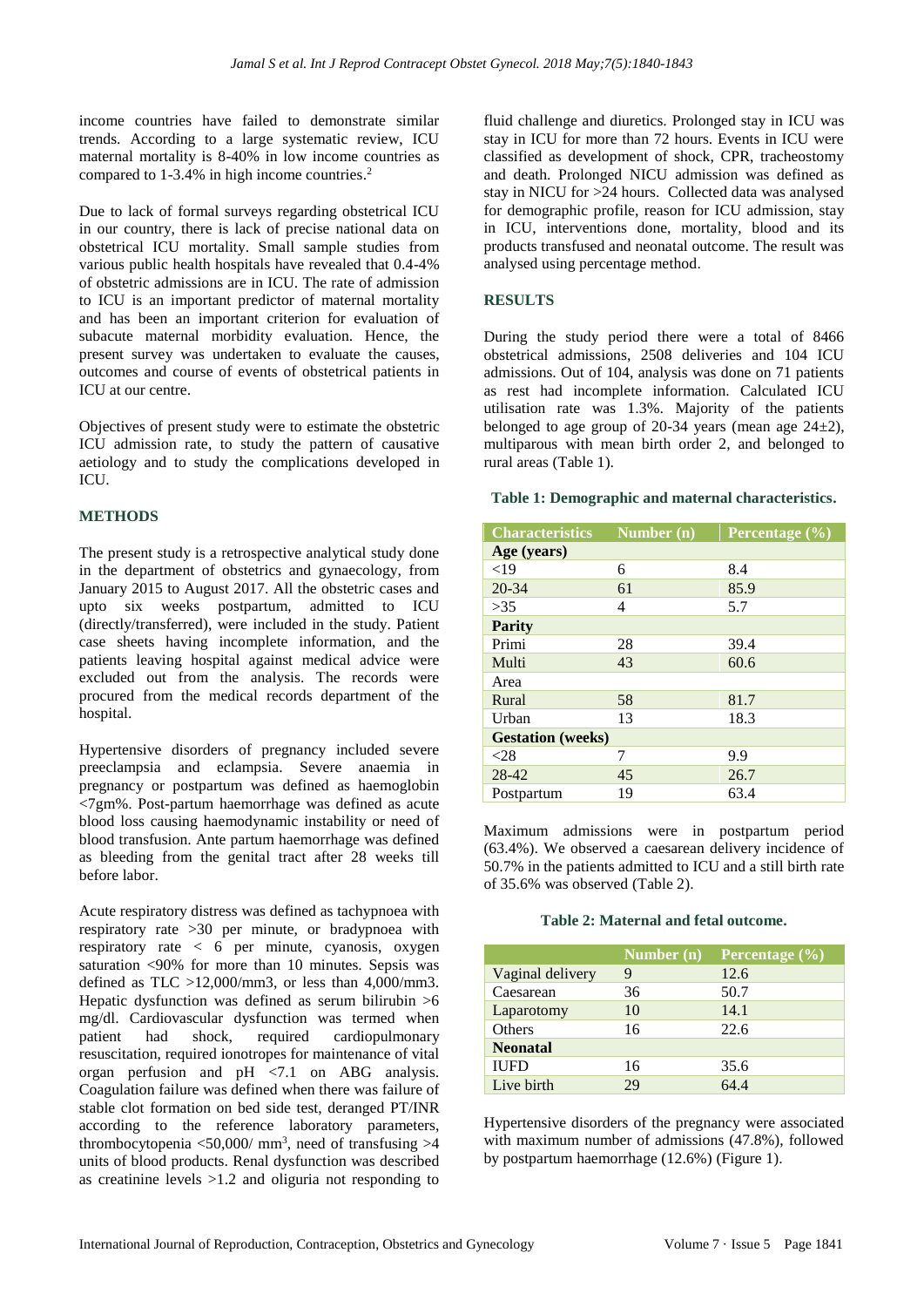

**Figure 1: Distribution according to the cause of ICU admission.**

When analysis was done on the basis of organ system involved, it was observed that anaemia was associated with 35.2% of the cases and it was closely followed by sepsis (28.2%). Around 15.5 % had coagulopathy (DIC) (Figure 2).



**Figure 2: Distribution according to the system involved.**

Mechanical ventilation was required for 30.9% of the patients, while tracheostomy was had to be performed in 4.2% patients (Table 3).

| <b>Complication</b> | Number (n) | Percentage $(\% )$ |
|---------------------|------------|--------------------|
| Ventilation         | 22         | 30.9               |
| Tracheostomy        |            | 4.2.               |
| Ionotropes          | 24         | 33.8               |
| Sepsis              |            | 11.3               |
| High antibiotic     | 20         | 28.2               |
| Death               |            | 42                 |

There was a significant proportion of the patients receiving blood and its products. Prolonged ICU admission was seen in 23.9% cases. While staying in ICU, 11% patients developed complications in the form of electrolyte disturbance and sepsis. There was a total of three maternal deaths in ICU in the study period. Third generation cephalosporin was the commonest used antibiotic, and 28.2% patients required higher group of antibiotics.

#### **DISCUSSION**

The present appraisal was undertaken with an aim to evaluate incidence of ICU admission at our centre, which being a tertiary care set up, caters to the referred patients from adjoining rural and urban areas. The observed rate of ICU admissions is 1.3%, which is higher than the rates documented by studies done by various authors in India.<sup>3</sup> Higher rates observed in our study might be due to the fact that our hospital has 24 hours ICU facility with fully functional blood bank and we get critical care referral from adjoining government as well as private health care set up.

Multiparity was observed as a risk factor for higher rates of admission in ICU. Higher birth order is an independent risk factor for pregnancy and puerperium related complications.<sup>4</sup> A higher rate of ectopic, PPH was observed in multiparous patients in the present study. A total of 43% patients were referred from adjoining health care setups, and maximum admissions were made in postpartum period. Our observation is similar to the observation made by Ashraf N et al and Zwart JJ et al.5,6 they have also reported higher rates of admission in postpartum period.

Commonest indication for ICU admission in the present survey was hypertension (47.8%), followed by PPH and APH. Identical findings have been made by various authors across India.7,8 This highlights hypertension as a major cause of concern which needs to be tackled at an urgent level. Major issue associated with HDP and haemorrhage in our country is the delay in referral and limited accessibility to intensive care facility. Niyazi and co-authors have also highlighted this observation.<sup>5</sup> Addressing the requirement for easy accessibility and comprehensiveness of obstetric care will make a lasting impact towards overall reduction in morbidity and mortality. When associated comorbidities were studied, sepsis was diagnosed in 28.2% of the patients. The incidence observed is higher than the observations reported by Tripathi  $(16%)$  and Karnad  $(6%)$ .<sup>9,10</sup> But incidence reported by Gombar S et al (27.15%) was similar to our observation.<sup>7</sup> The differences obtained might be explained owing to the different inclusion protocols. Nonetheless, sepsis remains a largely preventable and under reported cause of maternal morbidity and mortality, not only in India, but globally also.<sup>11</sup> Hence studies extracting such data should be encouraged to quantify the magnitude of the problem and taking measures to avert the same.

In the current study, a total of 4.2% of maternal mortality rate was observed amongst ICU admission. The observed rate is rather very low in comparison to most of the studies.5,12,13 Major cause of mortality in our patients was haemorrhage and majority presented in decompensated